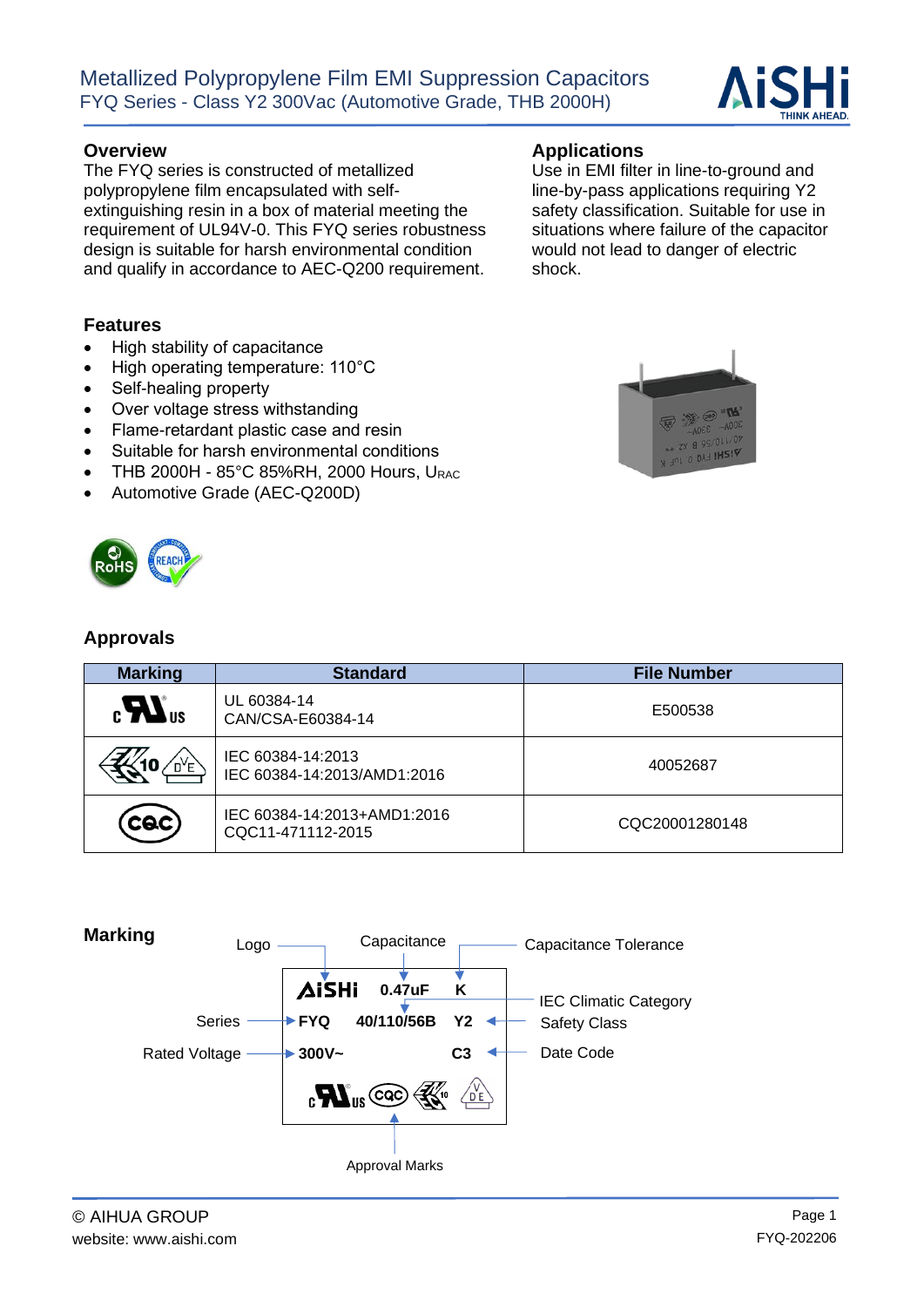

### **Manufacturing Date Code**

| Year | <b>Code</b> | <b>Month</b> | Code | Year | Code | <b>Month</b> | Code |
|------|-------------|--------------|------|------|------|--------------|------|
| 2018 |             | Jan          |      | 2024 | G    | Jul          |      |
| 2019 |             | Feb          |      | 2025 |      | Aug          |      |
| 2020 |             | Mar          |      | 2026 |      | Sep          |      |
| 2021 |             | Apr          |      | 2027 |      | Oct          |      |
| 2022 |             | May          |      | 2028 |      | Nov          |      |
| 2023 |             | Jun          |      | 2029 | м    | <b>Dec</b>   |      |

| Year | Code | <b>Month</b> | Code | Year | Code | <b>Month</b> | Code |
|------|------|--------------|------|------|------|--------------|------|
| 2018 |      | Jan          |      | 2024 | G    | Jul          |      |
| 2019 | в    | Feb          |      | 2025 |      | Aug          |      |
| 2020 |      | Mar          |      | 2026 |      | Sep          |      |
| 2021 |      | Apr          |      | 2027 |      | Oct          |      |
| 2022 |      | May          |      | 2028 |      | Nov          |      |
| 2023 |      | Jun          |      | 2029 | М    | Dec          |      |

### **Part Number System**

|            | ΥQ                                                      | 30                       | Κ                                | 474                                                                                 | G33                            | 2GL                                |                               |
|------------|---------------------------------------------------------|--------------------------|----------------------------------|-------------------------------------------------------------------------------------|--------------------------------|------------------------------------|-------------------------------|
| Capacitor  | <b>Series</b>                                           | Voltage                  | Tolerance                        | Capacitance                                                                         | <b>Size</b>                    | Terminal                           | Lead Length                   |
| Type       |                                                         | (VAC)                    |                                  | (pF)                                                                                | Code                           | Code                               | Code                          |
| $F = Film$ | Class Y2,<br>AEC-Q200<br>Type,<br>Metallized<br>PP Film | $30 = 300$<br>$35 = 350$ | $K = \pm 10\%$<br>$M = \pm 20\%$ | First two digits $=$<br>significant figures.<br>Third digit $=$<br>Number of zeros. | Refer to<br>Size Code<br>Table | Refer to<br>Terminal<br>Code Table | Refer to Lead<br>Length Table |

| Digit One<br>(Lead/Terminal Type) |   | Digit Two<br>(Lead Space) |   |     | <b>Digit Three</b><br>(Lead Ipsilateral) |  |                   | Lead Length |
|-----------------------------------|---|---------------------------|---|-----|------------------------------------------|--|-------------------|-------------|
| 2 leads for long                  |   | 10.0mm                    | C | N/A |                                          |  | 3.0 <sub>mm</sub> | 3           |
| 2 leads for straight cut          | ⌒ | 15.0mm                    | Е |     |                                          |  | 4.0mm             | 4           |
| 2 leads for forming cut           |   | 22.5mm                    | Е |     |                                          |  | 5.0 <sub>mm</sub> | 5           |
| Taping                            |   | 27.5mm                    | G |     |                                          |  | 7.0 <sub>mm</sub> |             |
| <b>Taping Straight</b>            |   | 37.5mm                    | Κ |     |                                          |  | Taping            |             |
|                                   |   | N/A                       | N |     |                                          |  | N/A               | N           |

## **Terminal Code Lead Length Code**

| <b>Digit Three</b><br>(Lead Ipsilateral) |  |                   | <b>Lead Length</b> |
|------------------------------------------|--|-------------------|--------------------|
| N/A                                      |  | 3.0 <sub>mm</sub> |                    |
|                                          |  | 4.0 <sub>mm</sub> |                    |
|                                          |  | 5.0mm             |                    |
|                                          |  | 7.0 <sub>mm</sub> |                    |
|                                          |  | Taping            |                    |
|                                          |  |                   |                    |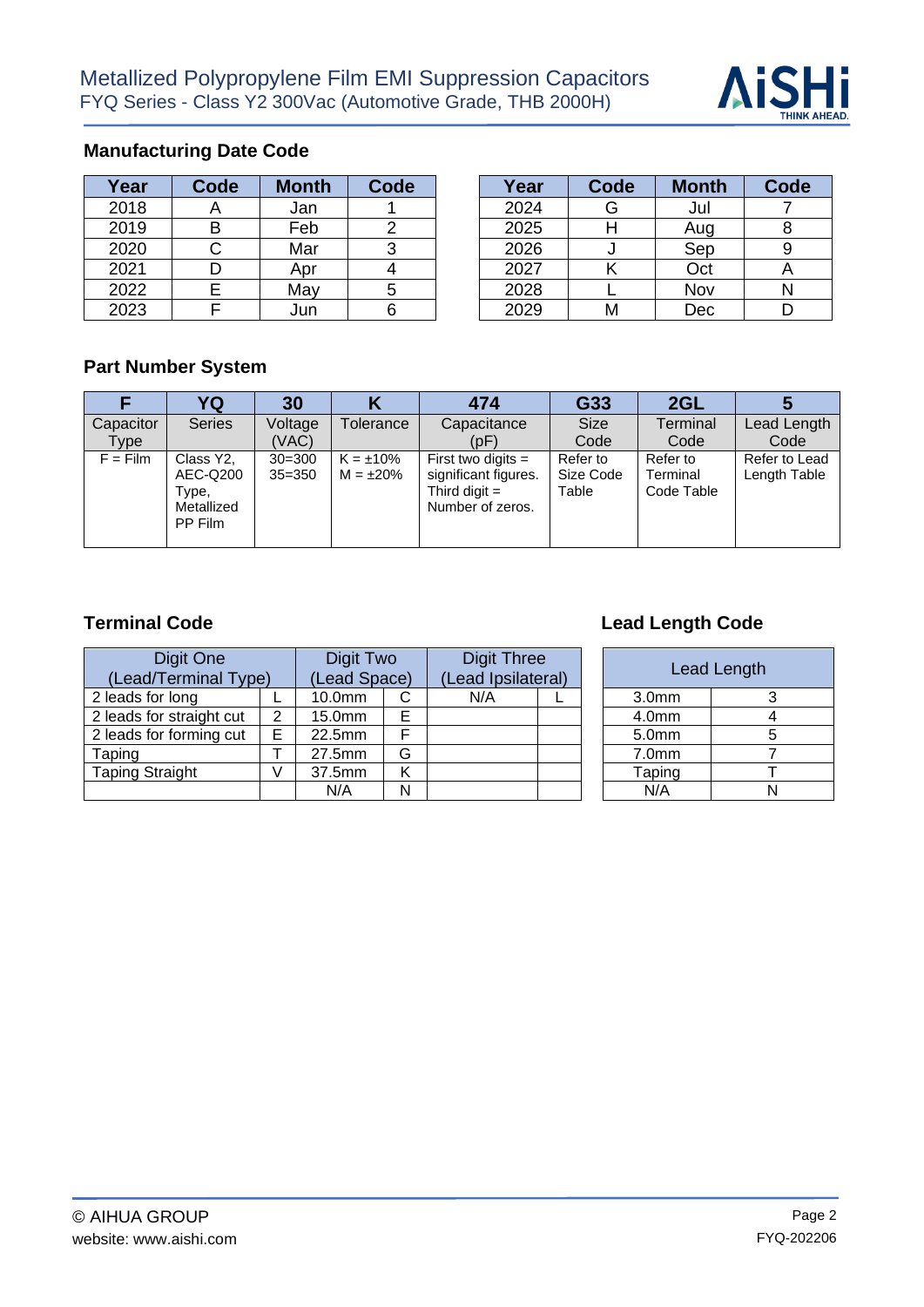

# **Dimension (mm)**



### **Size Code Table (mm)**

| <b>Size</b>     |    |           |      | <b>Dimension</b> |                |           | <b>Pitch</b> | <b>Lead Wire</b> |     |           |
|-----------------|----|-----------|------|------------------|----------------|-----------|--------------|------------------|-----|-----------|
| Code            | W  | Tolerance | н    | Tolerance        | т              | Tolerance | P            | Tolerance        | Ød  | Tolerance |
| C <sub>11</sub> | 13 | 0.5       | 9    | 0.5              | 4              | 0.5       | 10           | 0.5              | 0.6 | 0.05      |
| C <sub>13</sub> | 13 | 0.5       | 11   | 0.5              | 5              | 0.5       | 10           | 0.5              | 0.6 | 0.05      |
| C <sub>16</sub> | 13 | 0.5       | 12   | 0.5              | 6              | 0.5       | 10           | 0.5              | 0.6 | 0.05      |
| E <sub>14</sub> | 18 | 0.5       | 11   | 0.5              | 5              | 0.5       | 15           | 0.5              | 0.6 | 0.05      |
| E <sub>17</sub> | 18 | 0.5       | 12   | 0.5              | 6              | 0.5       | 15           | 0.5              | 0.6 | 0.05      |
| E29             | 18 | 0.5       | 13.5 | 0.5              | 7.5            | 0.5       | 15           | 0.5              | 0.8 | 0.05      |
| E34             | 18 | 0.5       | 14.5 | 0.5              | 8.5            | 0.5       | 15           | 0.5              | 0.8 | 0.05      |
| E47             | 18 | 0.5       | 19   | 0.5              | 11             | 0.5       | 15           | 0.5              | 0.8 | 0.05      |
| F14             | 26 | 0.8       | 15.5 | 0.8              | 6              | 0.8       | 22.5         | 0.5              | 0.6 | 0.05      |
| F <sub>17</sub> | 26 | 0.5       | 16.5 | 0.5              | $\overline{7}$ | 0.5       | 22.5         | 0.5              | 0.8 | 0.05      |
| F <sub>20</sub> | 26 | 0.8       | 17   | 0.8              | 8.5            | 0.8       | 22.5         | 0.5              | 0.8 | 0.05      |
| F <sub>24</sub> | 26 | 0.5       | 19   | 0.5              | 10             | 0.5       | 22.5         | 0.5              | 0.8 | 0.05      |
| F <sub>27</sub> | 26 | 0.5       | 22   | 0.5              | 12             | 0.5       | 22.5         | 0.5              | 0.8 | 0.05      |
| F36             | 26 | 0.8       | 25   | 0.8              | 15             | 0.8       | 22.5         | 0.5              | 0.8 | 0.05      |
| G15             | 32 | 0.8       | 18   | 0.8              | 9              | 0.8       | 27.5         | 0.5              | 0.8 | 0.05      |
| G18             | 32 | 0.8       | 20   | 0.8              | 11             | 0.8       | 27.5         | 0.5              | 0.8 | 0.05      |
| G21             | 32 | 0.8       | 22   | 0.8              | 13             | 0.8       | 27.5         | 0.5              | 0.8 | 0.05      |
| G26             | 32 | 0.8       | 28   | 0.8              | 14             | 0.8       | 27.5         | 0.5              | 0.8 | 0.05      |
| G33             | 32 | 0.8       | 28   | 0.8              | 18             | 0.8       | 27.5         | 0.5              | 0.8 | 0.05      |
| G34             | 32 | 0.8       | 33   | 0.8              | 18             | 0.8       | 27.5         | 0.5              | 0.8 | 0.05      |
| G40             | 32 | 0.8       | 37   | 0.8              | 22             | 0.8       | 27.5         | 0.5              | 0.8 | 0.05      |
| K11             | 42 | 1.0       | 24   | 1.0              | 13             | 1.0       | 37.5         | 0.5              | 1.0 | 0.05      |
| K <sub>17</sub> | 42 | 1.0       | 28   | 1.0              | 17             | 1.0       | 37.5         | 0.5              | 1.0 | 0.05      |
| K <sub>21</sub> | 42 | 1.0       | 32   | 1.0              | 19             | 1.0       | 37.5         | 0.5              | 1.0 | 0.05      |
| K <sub>24</sub> | 42 | 1.0       | 40   | 1.0              | 20             | 1.0       | 37.5         | 0.5              | 1.0 | 0.05      |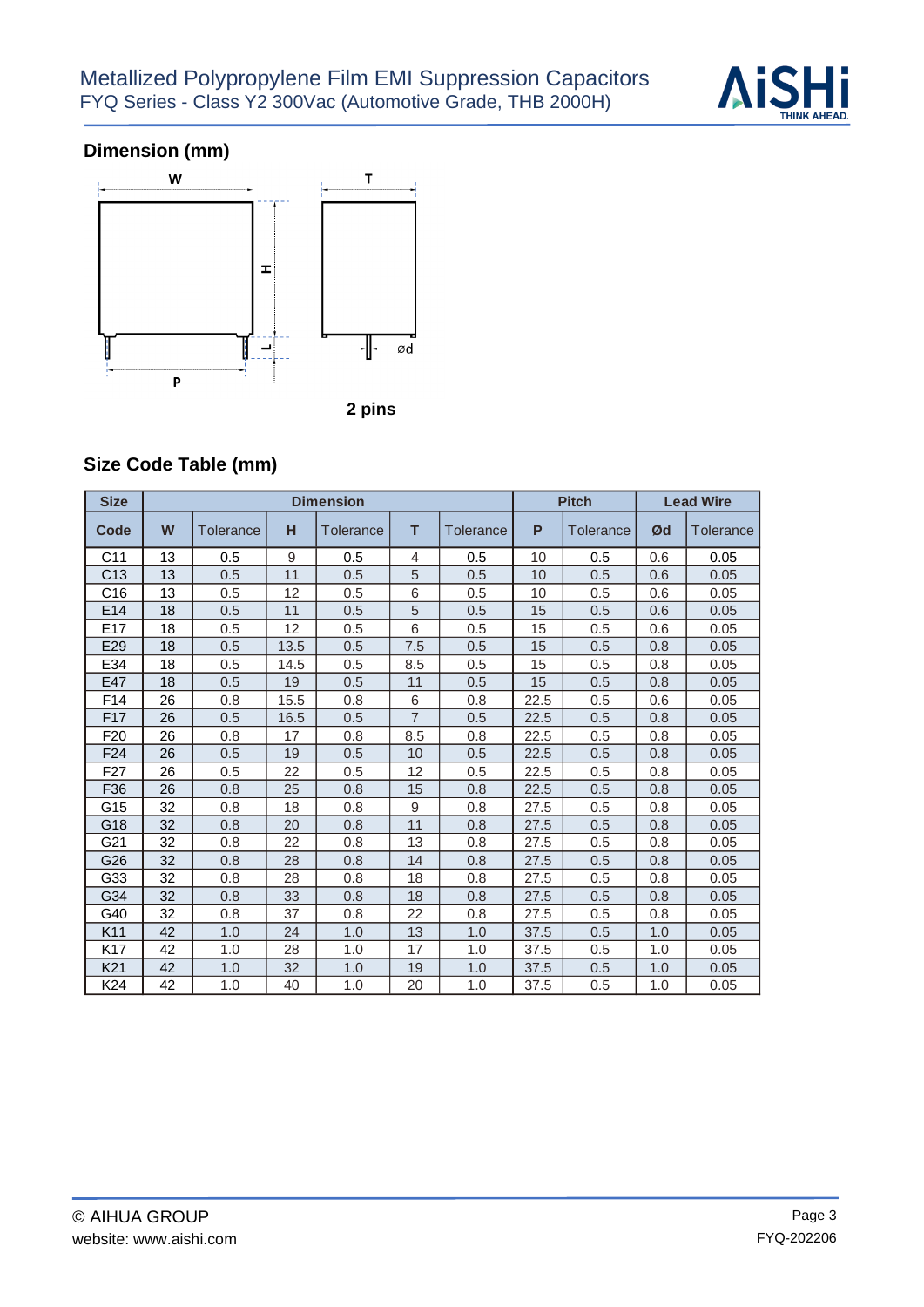

# **Rating and Part Number**

|     |      | Cap          |    |                  | <b>Dimensions</b> |      | Peak            | Surge       |       | Lead |                  |
|-----|------|--------------|----|------------------|-------------------|------|-----------------|-------------|-------|------|------------------|
| Vac | Vdc  | Value        | W  | H                | T                 | P    | Current         | Current     | dv/dt | Wire | Part Number      |
|     |      | μF           | mm | mm               | mm                | mm   | $\mathsf{A}$    | $\mathsf A$ | V/us  | mm   |                  |
| 300 | 1500 | 0.001        | 13 | 9                | 4                 | 10   | 0.8             | 2.4         | 800   | 0.6  | FYQ30K102C112CL5 |
| 300 | 1500 | 0.0015       | 13 | $\boldsymbol{9}$ | $\overline{4}$    | 10   | 1.2             | 3.6         | 800   | 0.6  | FYQ30K152C112CL5 |
| 300 | 1500 | 0.0022       | 13 | 9                | $\overline{4}$    | 10   | 1.76            | 5.28        | 800   | 0.6  | FYQ30K222C112CL5 |
| 300 | 1500 | 0.0033       | 13 | 11               | 5                 | 10   | 2.64            | 7.92        | 800   | 0.6  | FYQ30K332C132CL5 |
| 300 | 1500 | 0.0047       | 13 | 11               | 5                 | 10   | 3.76            | 11.28       | 800   | 0.6  | FYQ30K472C132CL5 |
| 300 | 1500 | 0.0047       | 13 | 12               | $\overline{6}$    | 10   | 3.76            | 11.28       | 800   | 0.6  | FYQ30K472C162CL5 |
| 300 | 1500 | 0.0068       | 13 | 12               | $\overline{6}$    | 10   | 5.44            | 16.32       | 800   | 0.6  | FYQ30K682C162CL5 |
| 300 | 1500 | 0.01         | 13 | $\overline{12}$  | 6                 | 10   | $\,8\,$         | 24          | 800   | 0.6  | FYQ30K103C162CL5 |
| 300 | 1500 | 0.015        | 13 | 12               | 6                 | 10   | $\overline{12}$ | 36          | 800   | 0.6  | FYQ30K153C162CL5 |
| 300 | 1500 | 0.0047       | 18 | 11               | 5                 | 15   | 2.82            | 8.46        | 600   | 0.6  | FYQ30K472E142EL5 |
| 300 | 1500 | 0.0056       | 18 | 11               | $\sqrt{5}$        | 15   | 3.36            | 10.08       | 600   | 0.6  | FYQ30K562E142EL5 |
| 300 | 1500 | 0.0068       | 18 | 11               | 5                 | 15   | 4.08            | 12.24       | 600   | 0.6  | FYQ30K682E142EL5 |
| 300 | 1500 | 0.0082       | 18 | 11               | 5                 | 15   | 4.92            | 14.76       | 600   | 0.6  | FYQ30K822E142EL5 |
| 300 | 1500 | 0.01         | 18 | 11               | $\overline{5}$    | 15   | 6               | 18          | 600   | 0.6  | FYQ30K103E142EL5 |
| 300 | 1500 | 0.015        | 18 | 11               | $\overline{5}$    | 15   | $\mathsf g$     | 27          | 600   | 0.6  | FYQ30K153E142EL5 |
| 300 | 1500 | 0.018        | 18 | 12               | $\overline{6}$    | 15   | 10.8            | 32.4        | 600   | 0.6  | FYQ30K183E172EL5 |
| 300 | 1500 | 0.022        | 18 | 12               | 6                 | 15   | 13.2            | 39.6        | 600   | 0.6  | FYQ30K223E172EL5 |
| 300 | 1500 | 0.033        | 18 | 13.5             | 7.5               | 15   | 19.8            | 59.4        | 600   | 0.8  | FYQ30K333E292EL5 |
| 300 | 1500 | 0.039        | 18 | 13.5             | 7.5               | 15   | 23.4            | 70.2        | 600   | 0.8  | FYQ30K393E292EL5 |
| 300 | 1500 | 0.047        | 18 | 14.5             | 8.5               | 15   | 28.2            | 84.6        | 600   | 0.8  | FYQ30K473E342EL5 |
| 300 | 1500 | 0.068        | 18 | 19               | 11                | 15   | 40.8            | 122.4       | 600   | 0.8  | FYQ30K683E472EL5 |
| 300 | 1500 | 0.082        | 18 | 19               | 11                | 15   | 49.2            | 147.6       | 600   | 0.8  | FYQ30K823E472EL5 |
| 300 | 1500 | 0.047        | 26 | 15.5             | 6                 | 22.5 | 23.5            | 70.5        | 500   | 0.6  | FYQ30K473F142FL5 |
| 300 | 1500 | 0.056        | 26 | 15.5             | $\overline{6}$    | 22.5 | 28              | 84          | 500   | 0.6  | FYQ30K563F142FL5 |
| 300 | 1500 | 0.068        | 26 | 16.5             | $\overline{7}$    | 22.5 | 34              | 102         | 500   | 0.8  | FYQ30K683F172FL5 |
| 300 | 1500 | 0.082        | 26 | 16.5             | $\overline{7}$    | 22.5 | 41              | 123         | 500   | 0.8  | FYQ30K823F172FL5 |
| 300 | 1500 | 0.1          | 26 | 17               | 8.5               | 22.5 | 50              | 150         | 500   | 0.8  | FYQ30K104F202FL5 |
| 300 | 1500 | 0.15         | 26 | 19               | 10                | 22.5 | 75              | 225         | 500   | 0.8  | FYQ30K154F242FL5 |
| 300 | 1500 | 0.22         | 26 | 22               | 12                | 22.5 | 110             | 330         | 500   | 0.8  | FYQ30K224F272FL5 |
| 300 | 1500 | 0.33         | 26 | 25               | 15                | 22.5 | 165             | 495         | 500   | 0.8  | FYQ30K334F362FL5 |
| 300 | 1500 | 0.1          | 32 | 18               | $\boldsymbol{9}$  | 27.5 | 40              | 120         | 400   | 0.8  | FYQ30K104G152GL5 |
| 300 | 1500 | 0.15         | 32 | 18               | $\mathsf g$       | 27.5 | 60              | 180         | 400   | 0.8  | FYQ30K154G152GL5 |
| 300 | 1500 | 0.18         | 32 | 20               | 11                | 27.5 | 72              | 216         | 400   | 0.8  | FYQ30K184G182GL5 |
| 300 | 1500 | 0.22         | 32 | 20               | 11                | 27.5 | 88              | 264         | 400   | 0.8  | FYQ30K224G182GL5 |
| 300 | 1500 | 0.27         | 32 | 22               | 13                | 27.5 | 108             | 324         | 400   | 0.8  | FYQ30K274G212GL5 |
| 300 | 1500 | 0.33         | 32 | 28               | 14                | 27.5 | 132             | 396         | 400   | 0.8  | FYQ30K334G262GL5 |
| 300 | 1500 | 0.33         | 32 | 22               | 13                | 27.5 | 132             | 396         | 400   | 0.8  | FYQ30M334G212GL5 |
| 300 | 1500 | 0.47         | 32 | 28               | 18                | 27.5 | 188             | 564         | 400   | 0.8  | FYQ30K474G332GL5 |
| 300 | 1500 | 0.56         | 32 | 33               | 18                | 27.5 | 224             | 672         | 400   | 0.8  | FYQ30K564G342GL5 |
| 300 | 1500 | 0.68         | 32 | 33               | 18                | 27.5 | 272             | 816         | 400   | 0.8  | FYQ30K684G342GL5 |
| 300 | 1500 | 0.82         | 32 | 37               | 22                | 27.5 | 328             | 984         | 400   | 0.8  | FYQ30K824G402GL5 |
| 300 | 1500 | $\mathbf{1}$ | 32 | 37               | 22                | 27.5 | 400             | 1200        | 400   | 0.8  | FYQ30K105G402GL5 |
| 300 | 1500 | 0.47         | 42 | 24               | 13                | 37.5 | 141             | 423         | 300   | 1.0  | FYQ30K474K112KL5 |
| 300 | 1500 | 0.68         | 42 | 28               | 17                | 37.5 | 204             | 612         | 300   | 1.0  | FYQ30K684K172KL5 |
| 300 | 1500 | 0.82         | 42 | 32               | 19                | 37.5 | 246             | 738         | 300   | 1.0  | FYQ30K824K212KL5 |
| 300 | 1500 | 1            | 42 | 40               | 20                | 37.5 | 300             | 900         | 300   | 1.0  | FYQ30K105K242KL5 |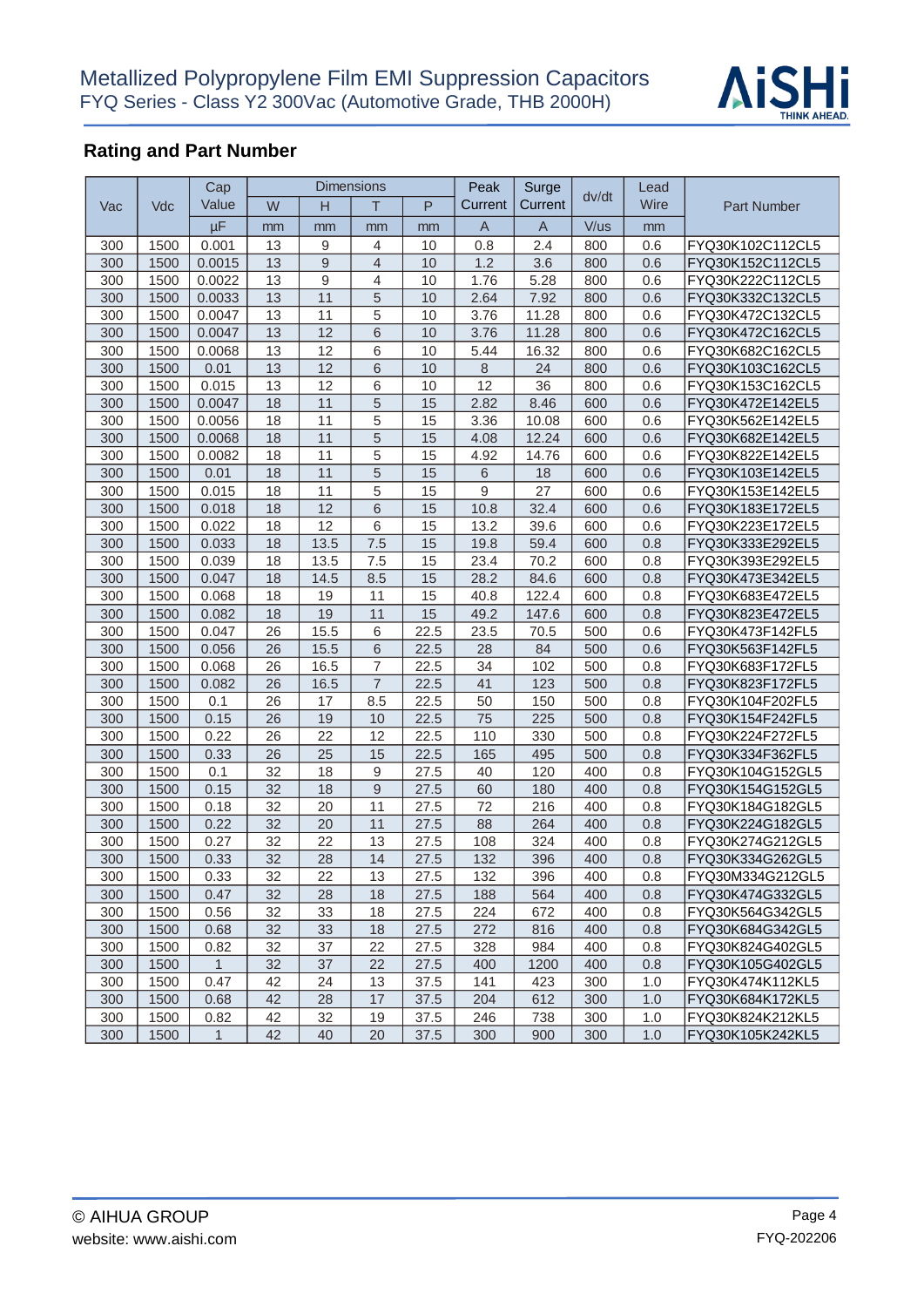

### **General Technical Data**

| Application                        | Line-to-ground / Line-by-pass (Class Y2)                                                                                                                                                                                                                     |
|------------------------------------|--------------------------------------------------------------------------------------------------------------------------------------------------------------------------------------------------------------------------------------------------------------|
| <b>Dielectric</b>                  | Metallized Polypropylene Film                                                                                                                                                                                                                                |
| Reference Standard                 | IEC 60384-14; UL 60384-14; GB/T 6346.14-2015                                                                                                                                                                                                                 |
| <b>Climatic Category</b>           | 40/110/56<br>IEC60068-1                                                                                                                                                                                                                                      |
| <b>Passive Flammability Class</b>  | B                                                                                                                                                                                                                                                            |
| <b>Operating Temperature Range</b> | $-40^{\circ}$ C ~ +110 $^{\circ}$ C<br>(85°C ~110°C, decreasing factor 1.35% per °C for Urms)                                                                                                                                                                |
| Protection                         | Solvent resistant plastic case UL94 V-0<br>Thermosetting resin sealing UL 94 V-0 compliant                                                                                                                                                                   |
| Installation                       | Any position                                                                                                                                                                                                                                                 |
| Packaging                          | Packed in cardboard boxes with protection for the terminals                                                                                                                                                                                                  |
| <b>Storage Conditions</b>          | Storage time: $\leq$ 24 months from the date marked on the label package<br>Temperature and relative humidity should be -10 $\degree$ C ~ +40 $\degree$ C and not more<br>than 75%RH.<br>$RH \leq 85\%$ for 30 days randomly distributed throughout the year |
| <b>RoHS Compliant</b>              | Compliant with the restricted substance requirements of<br><b>Directive</b><br>2011/65/EU                                                                                                                                                                    |
| <b>Flame Retardant Grade</b>       | Flame retardant performance accords with horizontal combustion grade<br>HB and vertical combustion grade V-0.                                                                                                                                                |

### **Construction**

| Metallized Film             | OPP & Al/Zn                                   |  |  |  |
|-----------------------------|-----------------------------------------------|--|--|--|
| <b>Metal Sprayed</b>        | Sn/Zn Alloy                                   |  |  |  |
| <b>Connection Electrode</b> | Copper clad steel wire or Tinned copper wires |  |  |  |
| <b>Plastic Case</b>         | Plastic Case (UL94V-0)                        |  |  |  |
| Filling                     | Epoxy Resin (UL94V-0)                         |  |  |  |
| <b>Film Construction</b>    | Internal Series Connection                    |  |  |  |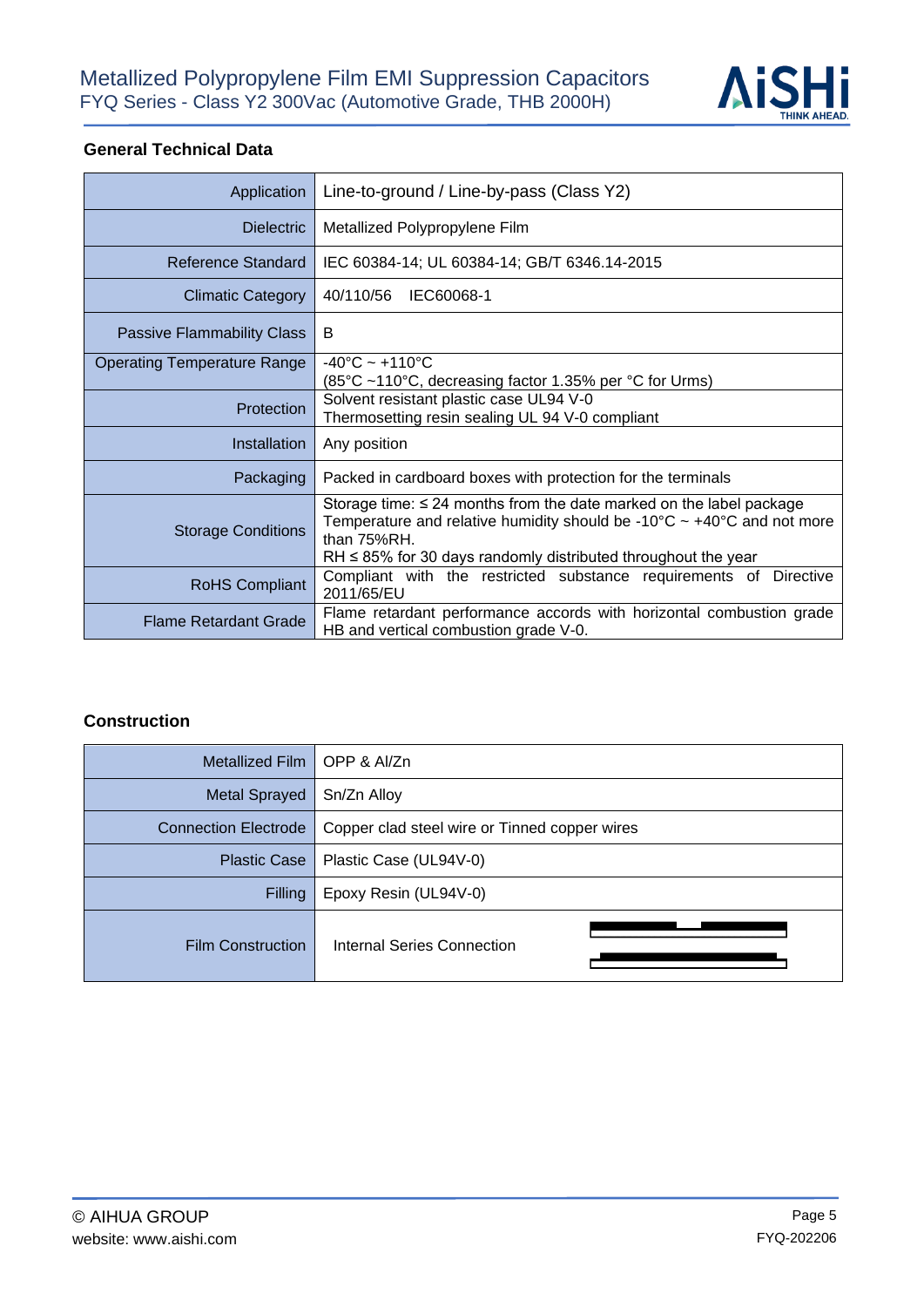

### **Electrical Characteristics**

| <b>Voltage Range</b>                                             | 300Vac 50/60Hz                                                                                                                                                                                                                                                                                                               |
|------------------------------------------------------------------|------------------------------------------------------------------------------------------------------------------------------------------------------------------------------------------------------------------------------------------------------------------------------------------------------------------------------|
| Capacitance Range                                                | $0.001\mu F$ to $1.0\mu F$                                                                                                                                                                                                                                                                                                   |
| Capacitance Tolerance                                            | ±10% or ±20% at +25°C                                                                                                                                                                                                                                                                                                        |
| Capacitance                                                      | Measuring Frequency at 1kHZ<br>Measuring Voltage:1±0.2V                                                                                                                                                                                                                                                                      |
| <b>Standard Atmospheric</b><br><b>Conditions for Static Test</b> | <b>Ambient temperature</b><br>15°C to 35°C<br>(If there is any doubt on the results, the measurements shall be made<br>at $+20 + (-5^{\circ}C)$<br><b>Relative humidity</b><br>45% to 75%<br>(If there is any doubt on the results, the measurements shall be made<br>at 60% to 70 %.)<br>Air pressure<br>86 kPa to 106 kPa. |
| <b>Voltage Between Terminals</b><br>$U$ <sub>TT</sub>            | AC Voltage: UR+1200Vac for 60 seconds or 2UR+1200Vac for 2 seconds<br>DC Voltage: 4000VDC for 2 seconds, charge current must be 1A<br>maximum Withstanding (DC) voltage (cut off current 10mA), rise time<br>100V/S.                                                                                                         |
| <b>Voltage Between Terminals</b><br>and Case U <sub>TC</sub>     | 2200Vac, 60 seconds (at+20+/-2°C)                                                                                                                                                                                                                                                                                            |
| <b>Dielectric Dissipation Factor</b><br>$Tg\delta$ 0             | $\leq$ 2×10 <sup>-4</sup>                                                                                                                                                                                                                                                                                                    |
| <b>Dissipation Factor</b>                                        | 0.0020 (0.2%) at 20°C, 1KHz                                                                                                                                                                                                                                                                                                  |
| <b>Insulation Resistance</b>                                     | R between leads, for C $\leq$ 0.33 µF at 100 V; 1 min > 15 000 M $\Omega$<br>RC between leads, for C > 0.33 µF at 100 V; 1 min > 5000 $M\Omega^*$ µF                                                                                                                                                                         |
| Hot-Spot                                                         | ≤85 $°C$                                                                                                                                                                                                                                                                                                                     |
| Life Expectancy                                                  | 100 000 hours (UR, Ohotspot=85°C)                                                                                                                                                                                                                                                                                            |
| <b>Failure Rate</b>                                              | 100 Fit                                                                                                                                                                                                                                                                                                                      |
| Max. Altitude                                                    | 2000 m                                                                                                                                                                                                                                                                                                                       |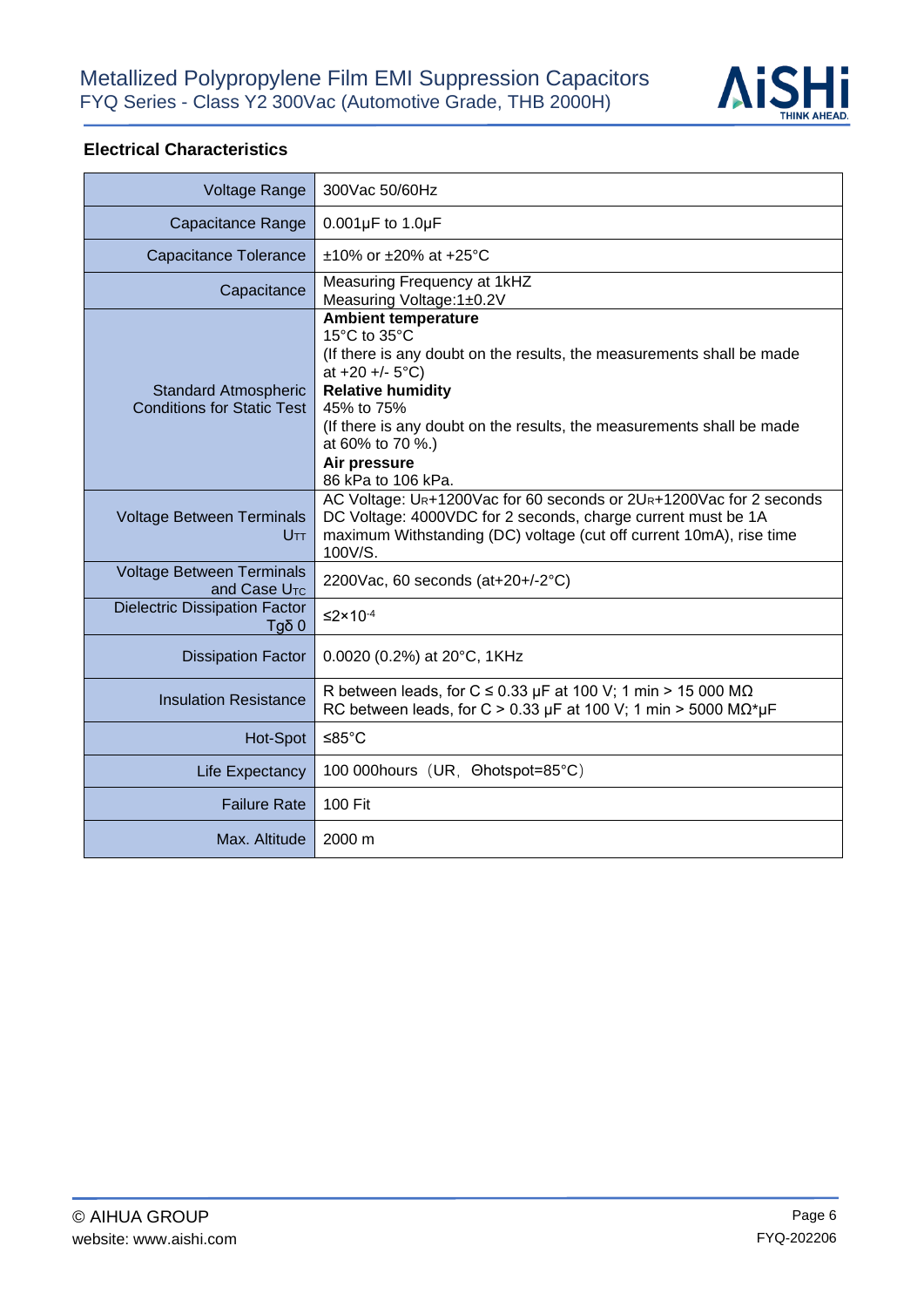

### **Characteristics Curve**





### Maximum Voltage (Vrms) Versus Frequency

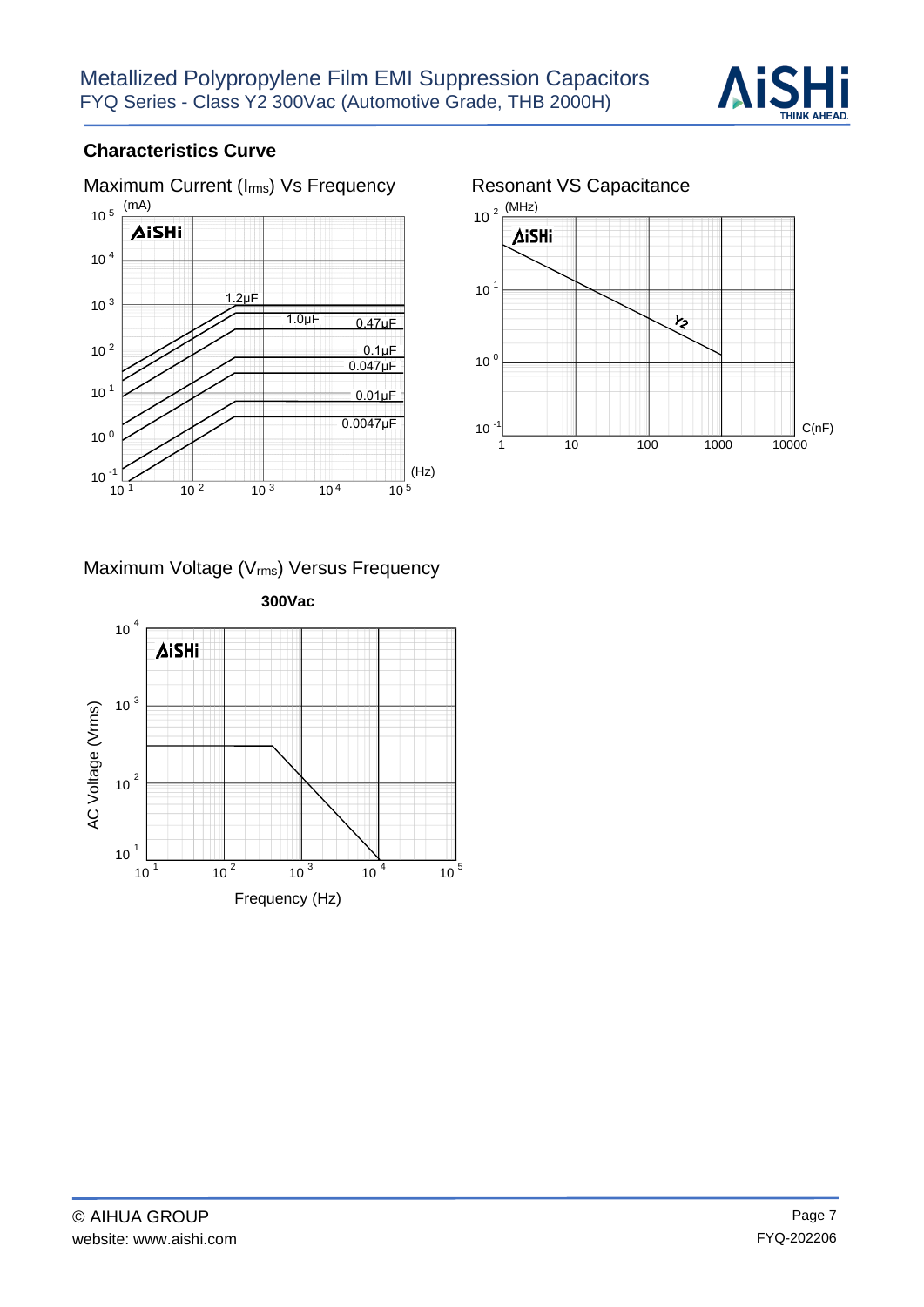

## **Bias Humidity Test**

|                         | <b>Test Condition 1:</b>                                                 |
|-------------------------|--------------------------------------------------------------------------|
|                         | Reference: MIL-STD-202 Method 103                                        |
|                         | Test Temperature: +60+/-2°C                                              |
|                         | Test Humidity: 95% R.H.                                                  |
|                         | Loading Voltage: Rated Voltage                                           |
|                         | Test Duration: 1000 +24/-0 hours                                         |
|                         | measurement at 24±4 hours after test conclusion                          |
|                         | Performance:                                                             |
|                         | Capacitance Change Rate ( $\triangle$ C/C): $\leq \pm 5\%$               |
|                         | DF change ( $\triangle$ tgδ): ≤240*10 <sup>-4</sup> at 1 KHz. (C ≤ 1 µF) |
|                         | DF change (Δtgδ): ≤150*10 <sup>-4</sup> at 1 KHz. (C > 1 μF)             |
|                         | Insulation Resistance: $\geq 50\%$ of initial limit                      |
| <b>High Temperature</b> |                                                                          |
| High Humidity loading   | <b>Test Condition 2:</b>                                                 |
|                         | Test Temperature: +85 +/-2°C                                             |
|                         | Test Humidity: 85% R.H.                                                  |
|                         | Loading Voltage: Rated Voltage                                           |
|                         | Test Duration: 2000 +24/-0 hours                                         |
|                         | After test, allow it stay alone 4 hours at standard temperature and      |
|                         | humidity before making measurements.<br>Performance:                     |
|                         |                                                                          |
|                         | Capacitance Change Rate (△C/C): ≤±10%                                    |
|                         | Maximum permissible increase of $tan \delta$ between initial and final   |
|                         | measurement:                                                             |
|                         | 0.024 for $C_N \leq 1 \mu F$                                             |
|                         | 0.015 for $C_N > 1 \mu F$                                                |
|                         | Insulation Resistance: $\geq 50\%$ of initial limit                      |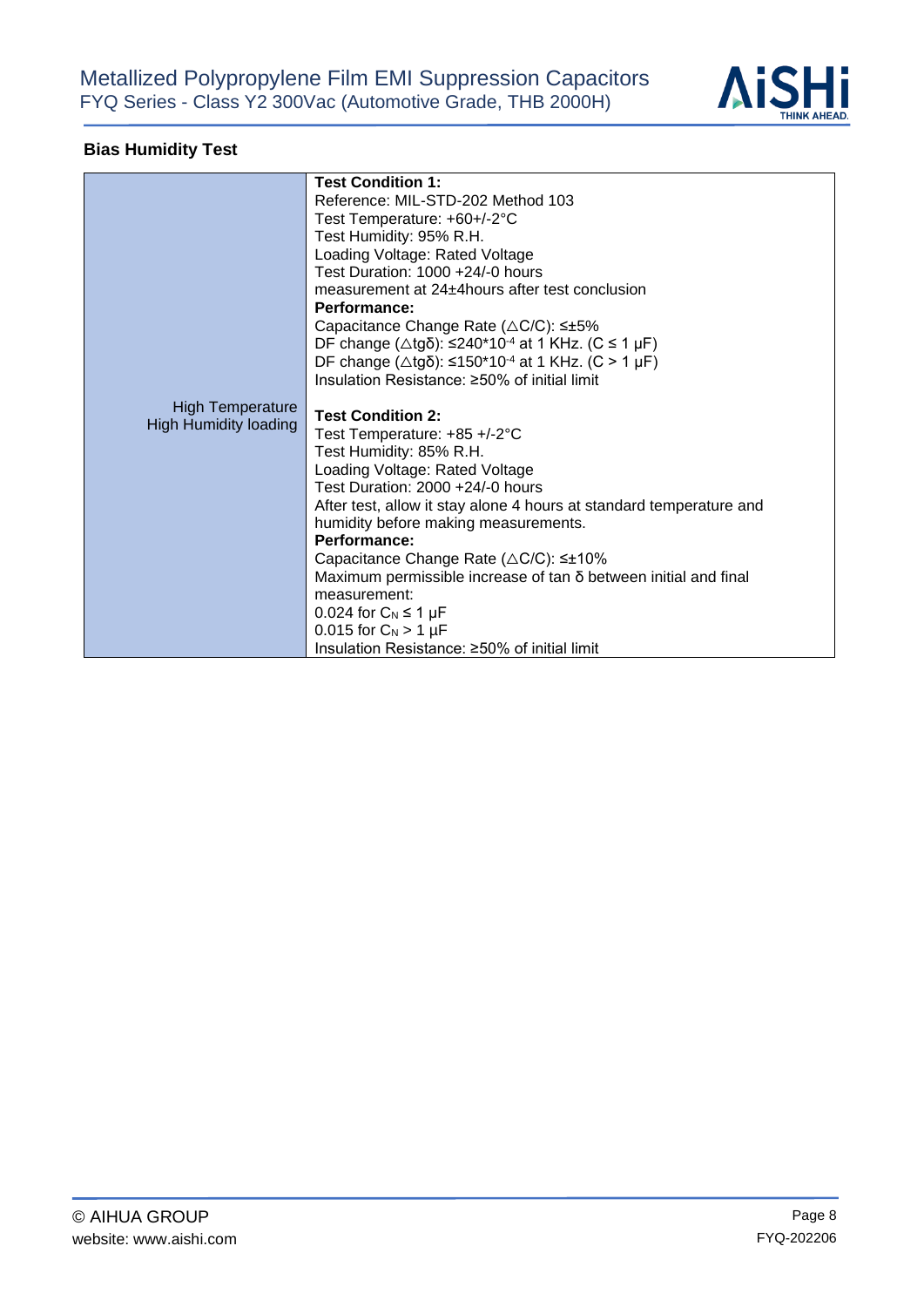

### **Expected Life Curve**



### **Derating of Rated Voltage Vs Temperature**

(85°C ~110°C, decreasing factor 1.35% per °C for Urms)

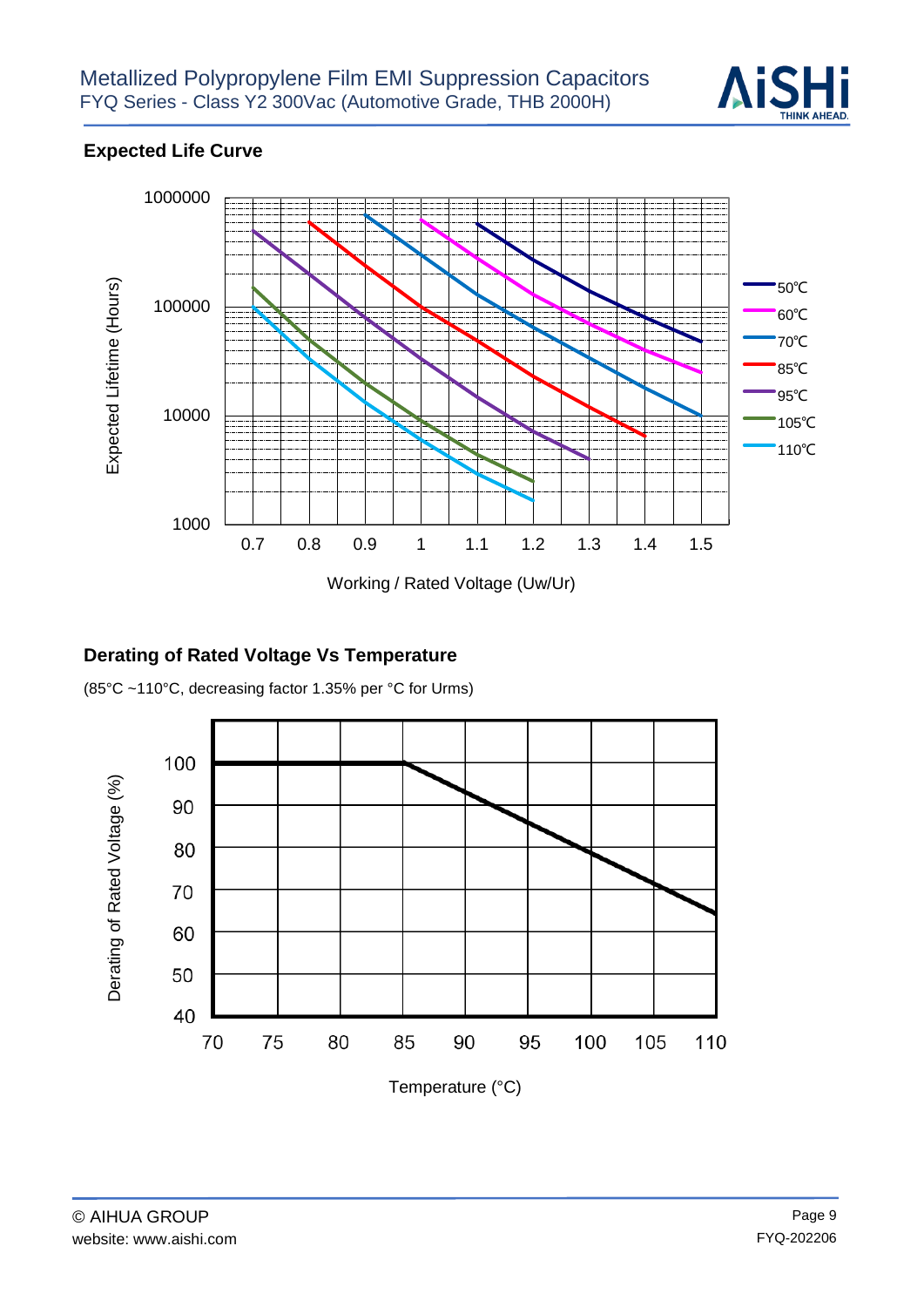

## **Wave Soldering Recommendations**



Ts: Capacitor body maximum temperature at wave soldering Tp: Capacitor body maximum temperature at pre-heating

| <b>Polypropylene Capacitors</b>    | <b>Polyester Capacitors</b>        |  |  |
|------------------------------------|------------------------------------|--|--|
| During pre-heating: Tp≤110°C       | During pre-heating: Tp≤130°C       |  |  |
| During soldering: Ts ≤120°C, ts≤60 | During soldering: Ts≤160°C, ts≤60s |  |  |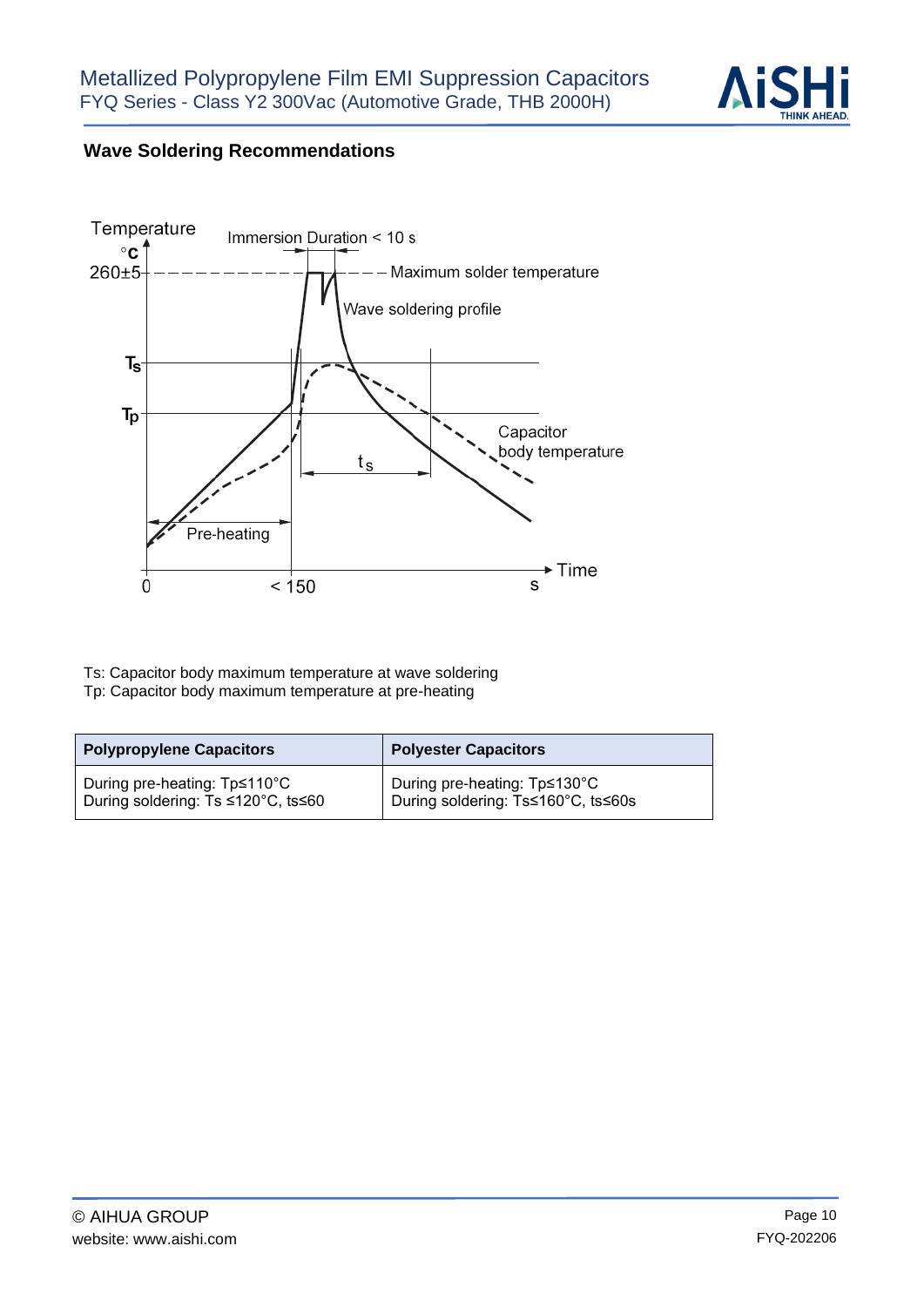

# **Packaging Information**

| <b>Inner Box Specifications (Dimensions)</b> |              |       |             |  |  |
|----------------------------------------------|--------------|-------|-------------|--|--|
| Box #                                        | $L \pm 3$ mm | W±3mm | $H \pm 3mm$ |  |  |
| #1                                           | 331          | 331   | 25          |  |  |
| #2                                           | 331          | 331   | 35          |  |  |
| #3                                           | 331          | 331   | 50          |  |  |
| #4                                           | 331          | 331   | 80          |  |  |
| # 5                                          | 350          | 170   | 35          |  |  |
| #6                                           | 350          | 170   | 50          |  |  |
| #7                                           | 350          | 170   | 80          |  |  |

| <b>Outer Box Specifications (Dimensions)</b> |              |       |              |  |  |  |
|----------------------------------------------|--------------|-------|--------------|--|--|--|
| Box $#$                                      | $L \pm 5$ mm | W±5mm | $H \pm 5$ mm |  |  |  |
| #1                                           | 350          | 340   | 265          |  |  |  |
| # 2                                          | 370          | 360   | 350          |  |  |  |





### Packaging Quantity

| <b>Pitch</b> | <b>Size</b>     | <b>Dimension</b> |      |                | <b>Packaging Quantity</b> |                    |                  |  |  |
|--------------|-----------------|------------------|------|----------------|---------------------------|--------------------|------------------|--|--|
|              | Code            | W                | H    | T              | <b>Long Leads</b>         | <b>Short Leads</b> | <b>Ammo Pack</b> |  |  |
| 10           | C <sub>11</sub> | 13               | 9    | 4              | 1,200                     | 1,848              | 840              |  |  |
|              | C13             | 13               | 11   | 5              | 1,200                     | 1,488              | 680              |  |  |
|              | C16             | 13               | 12   | 6              | 1,200                     | 1,224              | 560              |  |  |
| 15           | E14             | 18               | 11   | 5              | 800                       | 1,054              | 680              |  |  |
|              | E <sub>17</sub> | 18               | 12   | 6              | 800                       | 867                | 560              |  |  |
|              | E29             | 18               | 13.5 | 7.5            | 800                       | 697                | 450              |  |  |
|              | E34             | 18               | 14.5 | 8.5            | 600                       | 612                | 390              |  |  |
|              | E47             | 18               | 19   | 11             | 600                       | 476                | 300              |  |  |
| 22.5         | F <sub>14</sub> | 26               | 15.5 | 6              | 612                       | 612                | 350              |  |  |
|              | F <sub>17</sub> | 26               | 16.5 | $\overline{7}$ | 528                       | 528                | 300              |  |  |
|              | F <sub>20</sub> | 26               | 17   | 8.5            | 432                       | 432                | 250              |  |  |
|              | F <sub>24</sub> | 26               | 19   | 10             | 372                       | 372                | 210              |  |  |
|              | F <sub>27</sub> | 26               | 22   | 12             | 300                       | 300                | 170              |  |  |
|              | F36             | 26               | 25   | 15             | 240                       | 240                | 140              |  |  |
| 27.5         | G15             | 32               | 18   | $9\,$          | 340                       | 340                |                  |  |  |
|              | G18             | 32               | 20   | 11             | 280                       | 280                |                  |  |  |
|              | G21             | 32               | 22   | 13             | 230                       | 230                |                  |  |  |
|              | G26             | 32               | 28   | 14             | 220                       | 220                |                  |  |  |
|              | G33             | 32               | 28   | 18             | 170                       | 170                |                  |  |  |
|              | G34             | 32               | 33   | 18             | 170                       | 170                |                  |  |  |
|              | G40             | 32               | 37   | 22             | 140                       | 140                |                  |  |  |
| 37.5         | K11             | 42               | 24   | 13             | 161                       | 161                |                  |  |  |
|              | K17             | 42               | 28   | 17             | 126                       | 126                |                  |  |  |
|              | K21             | 42               | 32   | 19             | 112                       | 112                |                  |  |  |
|              | K24             | 42               | 40   | 20             | 105                       | 105                |                  |  |  |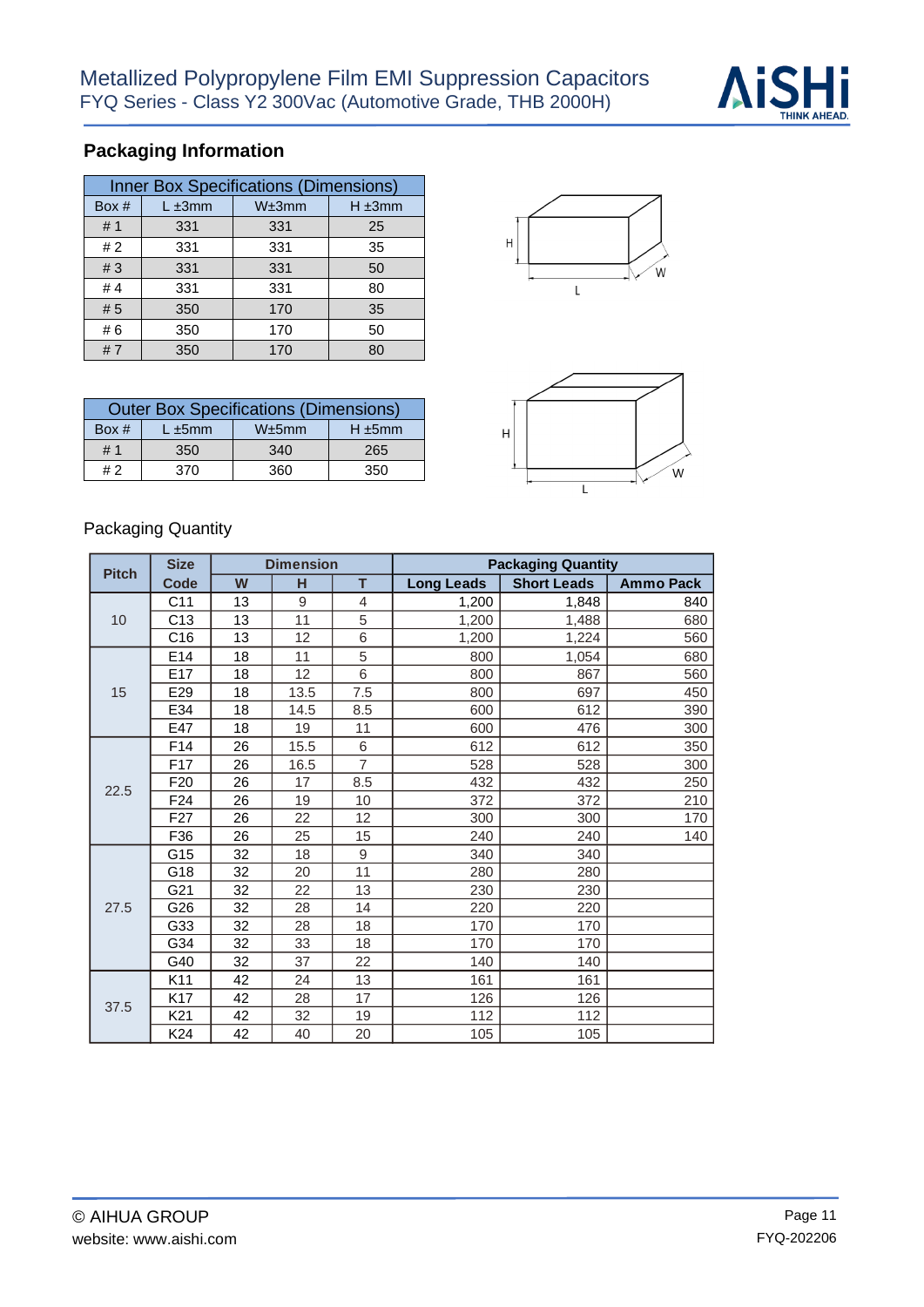

### **Lead Taping Information**

### **Taping Style: Straight leads**

Lead spacing: 10 - 15mm



Quantity: 10pcs / line

### Lead spacing: 22.5mm



Quantity: 6pcs / line

### **Taping Specification**

| <b>Description</b>                      | <b>Symbol</b>  |      | <b>Tolerance</b> |      |      |             |
|-----------------------------------------|----------------|------|------------------|------|------|-------------|
| Lead Spacing                            | S              | 10.0 | 12.5             | 15.0 | 22.5 | $+0.8/-0.2$ |
| <b>Taping Pitch</b>                     | P              | 25.4 | 25.4             | 25.4 | 38.0 | ±1.0        |
| Feed Hole Pitch                         | P <sub>0</sub> | 12.7 | 12.7             | 12.7 | 12.7 | ±0.2        |
| Centering of Lead Wire                  | P <sub>1</sub> | 7.7  | 6.5              | 5.2  | 7.80 | ±0.7        |
| Centering of Body                       | P <sub>2</sub> | 12.7 | 12.7             | 12.7 | 19.1 | ±1.3        |
| Carrier Tape Width                      | W              | 18.0 | 18.0             | 18.0 | 18.0 | ±0.5        |
| Hold Down Tape Width                    | W <sub>0</sub> | 9.5  | 9.5              | 9.5  | 9.5  | minimum     |
| <b>Hole Position</b>                    | W <sub>1</sub> | 9.0  | 9.0              | 9.0  | 9.0  | ±0.5        |
| <b>Hold Down Tape Position</b>          | W <sub>2</sub> | 3.0  | 3.0              | 3.0  | 3.0  | maximum     |
| Feed Hole Diameter                      | D <sub>0</sub> | 4.0  | 4.0              | 4.0  | 4.0  | ±0.2        |
| Height of Component<br>From Tape Center | H1             | 20.0 | 20.0             | 20.0 | 20.0 | ±0.5        |
| Top Edge of Component                   | H <sub>2</sub> | 39.0 | 39.0             | 39.0 | 44.0 | maximum     |
| <b>Lead Wire Diameter</b>               | d              | 0.6  | 0.8              | 0.8  | 0.8  | ±0.1        |
| Component Alignment                     | ∆h             | 0.0  | 0.0              | 0.0  | 0.0  | ±2.0        |
| <b>Tape Thickness</b>                   | t              | 0.7  | 0.7              | 0.7  | 0.7  | ±0.2        |